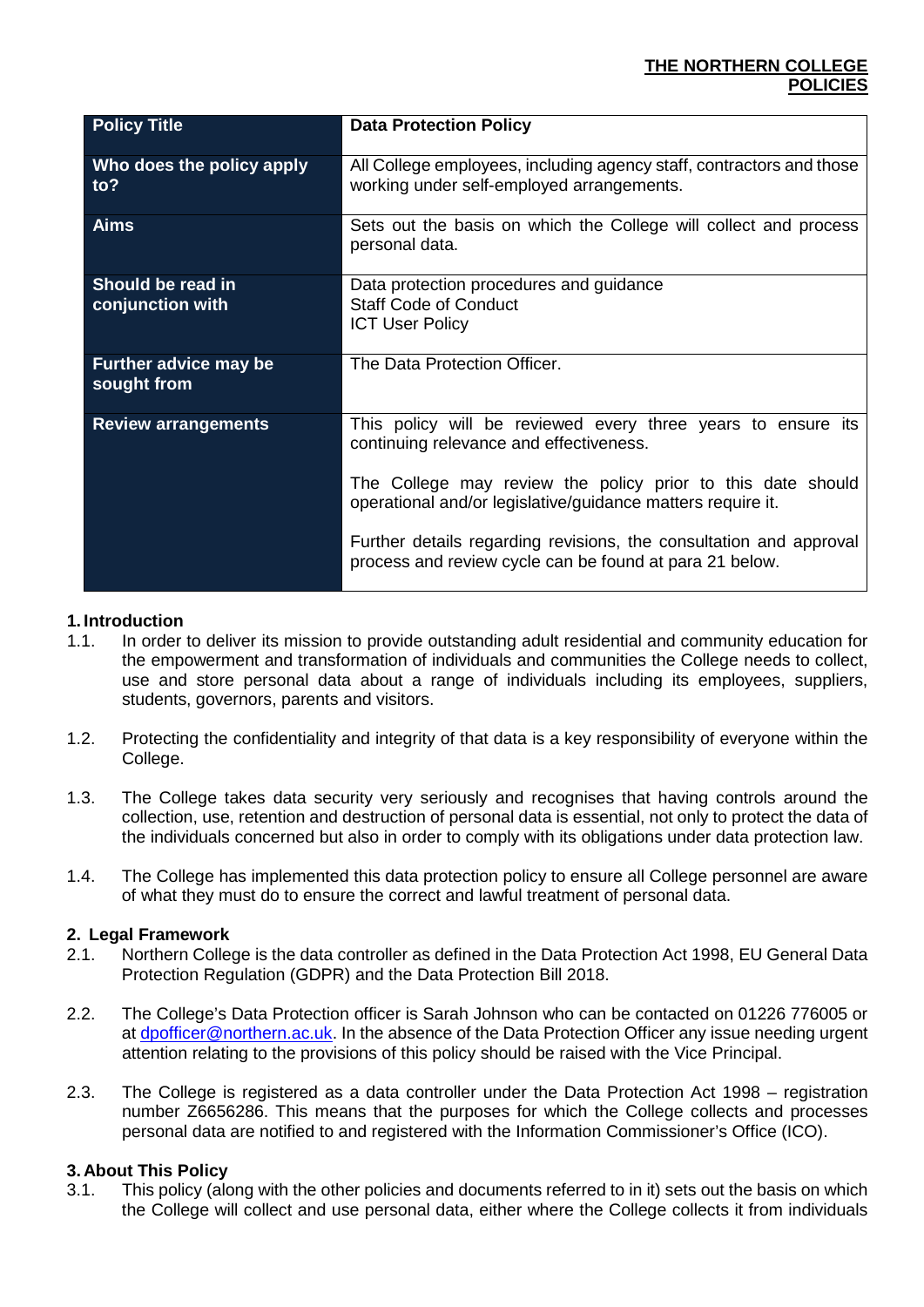itself or where it is provided to the College by third parties. It also sets out rules on how the College uses, transfers and stores personal data.

- 3.2. It applies to all personal data stored electronically, in paper form, or otherwise.
- 3.3. College personnel will be provided with access to this policy when they commence working with the College and may be directed to periodic revisions. This policy does not form part of any member of the College personnel's contract of employment and the College reserves the right to change this policy at any time. All members of College personnel are obliged to comply with this policy at all times. Any failure to follow the policy may result in disciplinary action.
- 3.4. If you have any queries concerning this policy or how it has been followed in respect to your own personal data please contact your line manager or the Data Protection Officer.
- 3.5. The policy should be read in conjunction with:
	- 3.5.1.Data Breach Protocol;
	- 3.5.2.Privacy Notices;
	- 3.5.3.A Guide to Your Rights Personal Data;
	- 3.5.4.Data Retention Policy;
	- 3.5.5.Model Contract Terms Data Protection;
	- 3.5.6.Data Protection Impact Assessment Procedure;
	- 3.5.7.CCTV Code of Practice;
	- 3.5.8.Data Protection Staff Guidelines;
	- 3.5.9.Data Protection Guidelines for Students.

### **4. Definitions**

- 4.1. **College** The Northern College for Residential Adult Education Ltd.
- 4.2. **College Personnel** Any College employee, worker or contractor who accesses any of the College's personal data and will include employees, consultants, governors, contractors and temporary personnel hired to work on behalf of the College.
- 4.3. **Controller** Any entity (e.g. company, organisation or person) that makes its own decisions about how it is going to collect and use personal data.

A Controller is responsible for compliance with data protection laws. Examples of personal data the College is the controller of include employee details or information the College collects relating to students. The College will be viewed as a controller of personal data if it decides what personal data the College is going to collect and how it will use it.

A common misconception is that individuals within organisations are the controllers. This is not the case it is the organisation itself which is the controller.

- 4.4. **Data Protection Laws** The General Data Protection Regulation (Regulation (EU) 2016/679) and all applicable laws relating to the collection and use of personal data and privacy and any applicable codes of practice issued by a regulator including in the UK, the Data Protection Act 2018.
- 4.5. **EEA** Austria, Belgium, Bulgaria, Croatia, Republic of Cyprus, Czech Republic, Denmark, Estonia, Finland, France, Germany, Greece, Hungary, Iceland, Ireland, Italy, Latvia, Liechtenstein, Lithuania, Luxembourg, Malta, Netherlands, Norway, Poland, Portugal, Romania, Slovakia, Slovenia, Spain, Sweden and the UK.
- 4.6. **ICO** the Information Commissioner's Office, the UK's data protection regulator.
- 4.7. **Individuals** Living individuals who can be identified, *directly or indirectly*, from information that the college has. For example, an individual could be identified directly by name, or indirectly by gender, job role and office location if you can use this information to work out who they are. Individuals include employees, students, parents, visitors and potential students. Individuals also include partnerships and sole traders.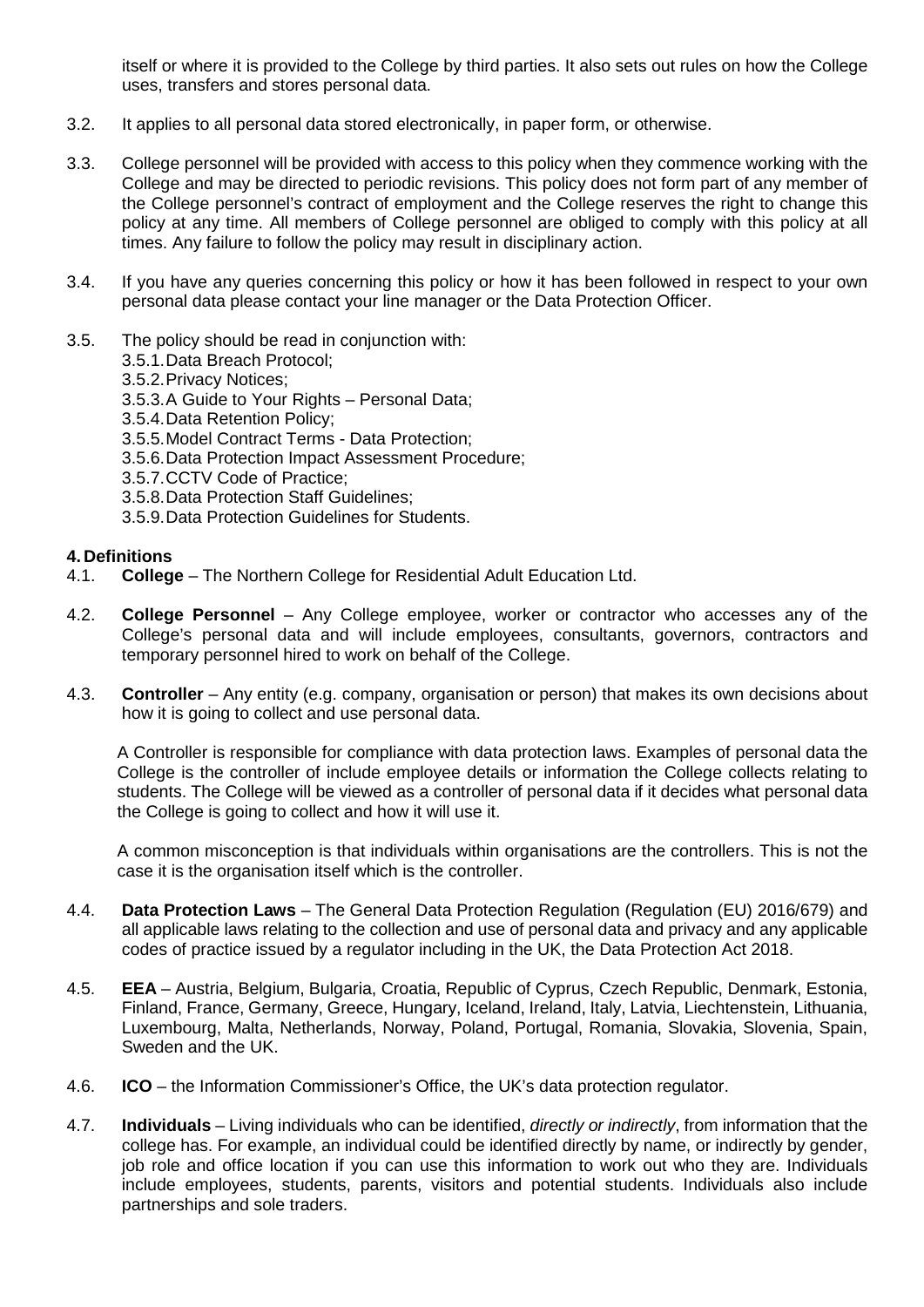4.8. **Personal Data** – Any information about an individual (see definition above) which identifies them or allows them to be identified in conjunction with other information that is held. It includes information of this type, even if used in a business context.

Personal data is defined broadly and covers things such as name, address, email address (including in a business context, email addresses of individuals in companies such as firstname.surname@organisation.com), IP address and also more sensitive types of data such as trade union membership, genetic data and religious beliefs. These more sensitive types of data are called "special categories of personal data" and are defined below. Special categories of personal data are given extra protection by data protection laws.

4.9. **Processor** – Any entity (e.g. company, organisation or person) which accesses or uses personal data on the instruction of a controller.

A processor is a third party that processes personal data on behalf of a controller. This is usually as a result of the outsourcing of a service by the controller or the provision of services by the processor which involve access to or use of personal data. Examples include where software support for a system, which contains personal data, is provided by someone outside the business; cloud arrangements and mail fulfilment services.

4.10. **Special Categories of Personal Data** – Personal data that reveals a person's racial or ethnic origin, political opinions, religious or philosophical beliefs, trade union membership, genetic data (i.e. information about their inherited or acquired genetic characteristics), biometric data (i.e. information about their physical, physiological or behavioural characteristics such as facial images and fingerprints), physical or mental health, sexual life or sexual orientation and criminal record. Special categories of personal data are subject to additional controls in comparison to ordinary personal data.

## **5. College Personnel's General Obligations**

- 5.1. All College personnel must:
	- 5.1.1. comply with this policy;
	- 5.1.2. ensure that they keep confidential all personal data that they collect, store, use and come into contact with during the performance of their duties;
	- 5.1.3. not release or disclose any personal data outside the College, or inside the College to College personnel not authorised to access it, without specific authorisation from their manager or the Data Protection Officer;
	- 5.1.4. take all steps to ensure there is no unauthorised access to personal data;
	- 5.1.5. ensure that personal data is stored securely at all times.

### **6. Data Protection Principles**

- 6.1. When using personal data the College will comply with data protection laws by ensuring that personal data is:
	- 6.1.1. processed lawfully, fairly and in a transparent manner;
	- 6.1.2. collected for specified, explicit and legitimate purposes and not further processed in a manner that is incompatible with those purposes;
	- 6.1.3. adequate, relevant and limited to what is necessary for the purposes for which it is being processed;
	- 6.1.4. accurate and kept up to date, meaning that every reasonable step must be taken to ensure that personal data that is inaccurate is erased or rectified as soon as possible;
	- 6.1.5. kept for no longer than is necessary for the purposes for which it is being processed; and
	- 6.1.6. processed in a manner that ensures appropriate security of the personal data, including protection against unauthorised or unlawful processing and against accidental loss, destruction or damage, using appropriate technical or organisational measures.
- 6.2. In addition to complying with the above requirements the College must demonstrate in writing that it complies with them. The College has a number of policies and procedures in place, including this policy and the documentation referred to in it, to ensure that it can demonstrate its compliance.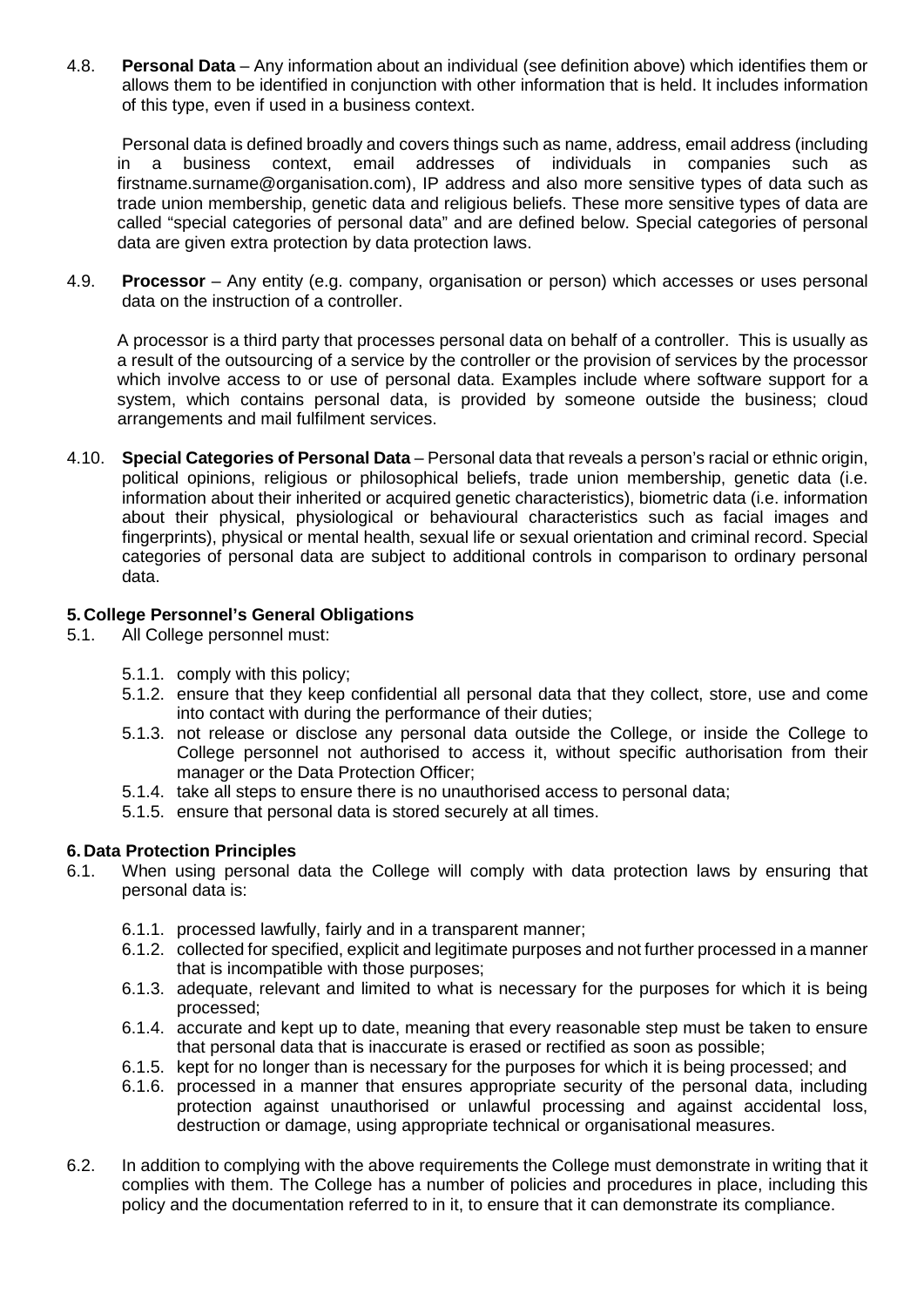# **7. Lawful Use of Personal Data**

- <span id="page-3-0"></span>7.1. In order to collect and/or use personal data lawfully the College must show that its use meets one of a number of legal grounds. Please click here to see the detailed grounds [https://ico.org.uk/for](https://ico.org.uk/for-organisations/guide-to-the-general-data-protection-regulation-gdpr/lawful-basis-for-processing/)[organisations/guide-to-the-general-data-protection-regulation-gdpr/lawful-basis-for-processing/](https://ico.org.uk/for-organisations/guide-to-the-general-data-protection-regulation-gdpr/lawful-basis-for-processing/)
- <span id="page-3-1"></span>7.2. In addition when the College collects and/or uses special categories of personal data, it must show that one of a number of additional conditions is met. Please click here to see the detailed additional conditions [https://ico.org.uk/for-organisations/guide-to-the-general-data-protection-regulation](https://ico.org.uk/for-organisations/guide-to-the-general-data-protection-regulation-gdpr/lawful-basis-for-processing/special-category-data/)[gdpr/lawful-basis-for-processing/special-category-data/](https://ico.org.uk/for-organisations/guide-to-the-general-data-protection-regulation-gdpr/lawful-basis-for-processing/special-category-data/)
- 7.3. The College has carefully assessed how it uses personal data and how it complies with the obligations set out in paragraphs [7.1](#page-3-0) and [7.2.](#page-3-1)
- 7.4. In most cases the College's legal grounds for processing personal data will be:
	- 7.4.1. because the processing is necessary for the College to perform its contract with an individual; or
	- 7.4.2. because the processing is necessary for the College to comply with a legal obligation; or
	- 7.4.3. because the processing is necessary for the performance of a task carried out in the public interest.
- 7.5. In some circumstances the College will seek the individual's consent to process their personal data for a particular purpose.
- 7.6. The College sets out the legal grounds for its processing in privacy notices which are published on its website at [www.northern.ac.uk/dataprotection.](http://www.northern.ac.uk/dataprotection)
- 7.7. If the College changes how it uses personal data it will update this record and notify individuals about the change where appropriate.
- 7.8. Where the College is proposing to change how personal data is used this must be notified to the Data Protection Officer who will advise whether the intended use is appropriate, update documentation as required and advise regarding any other controls required.

# **8. Transparent Processing – Privacy Notices**

- 8.1. Where the College collects personal data directly from individuals it will inform them about how it will use their personal data. This will be done via a suite of privacy notices. The College has adopted the following privacy notices:
	- 8.1.1. Privacy Notice Students
	- 8.1.2. Privacy Notice College Personnel
	- 8.1.3. Privacy Notice Governors
	- 8.1.4. Privacy Notice Children
	- 8.1.5. Privacy Notice Additional Learning Support
- 8.2. Where the College receives personal data about an individual from other sources it will provide the individual with a privacy notice about how the College will use their personal data. This will be provided as soon as reasonably possible and in any event within one month.
- 8.3. If the College changes how it uses personal data it may need to notify individuals about the change. If College personnel therefore propose to change how they use personal data they must notify the Data Protection Officer.

## **9. Data Quality – Ensuring the use of accurate, up to date and relevant personal data**

9.1. Data protection laws require that the College only collects and processes personal data to the extent that it is required for the specific purpose(s) notified to the individual in a privacy notice and as set out in the College's record of how it uses personal data. The College is also required to ensure that the personal data the College holds is accurate and kept up to date.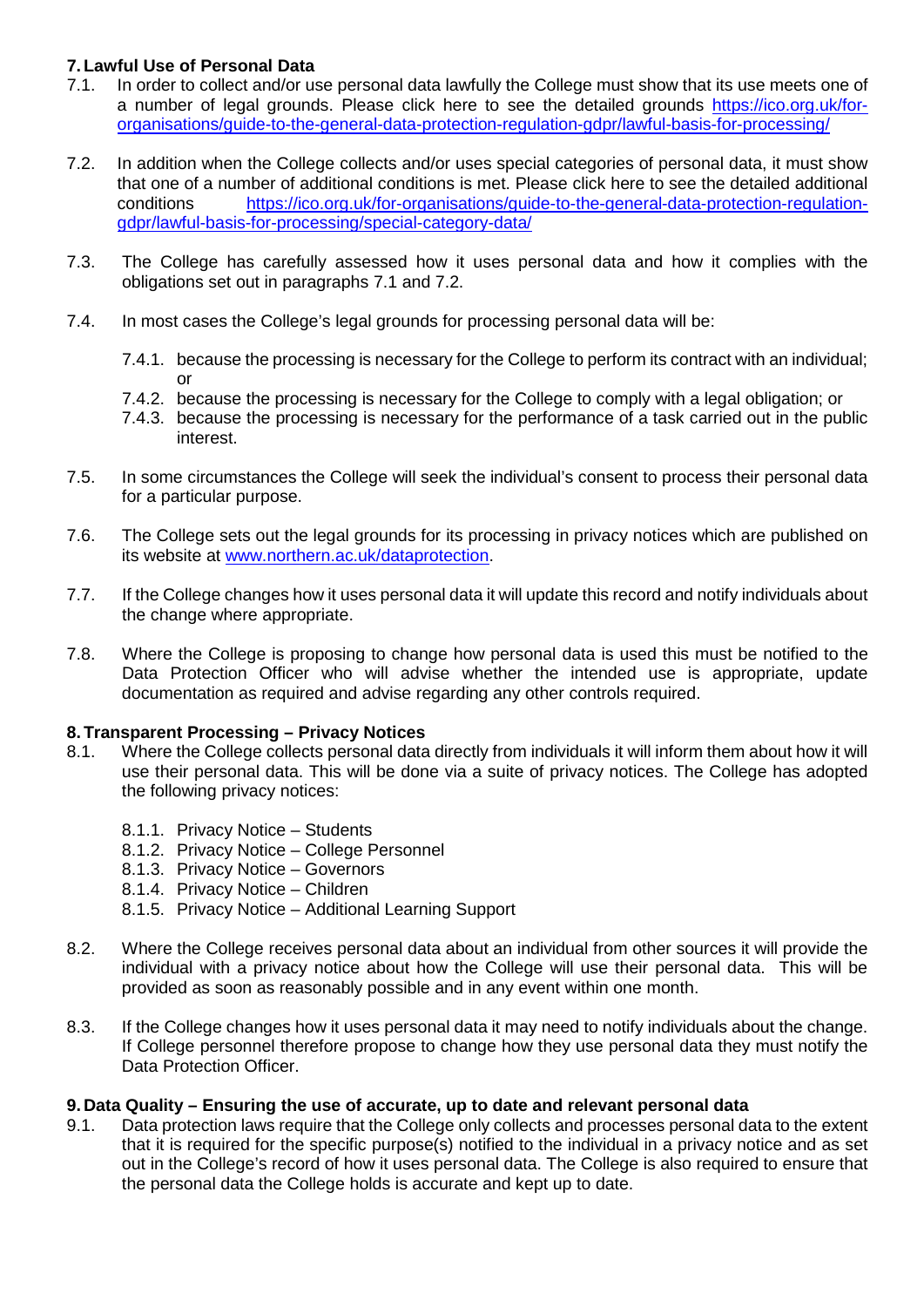- 9.2. All College personnel that collect and record personal data shall ensure that it is recorded accurately, is kept up to date and that collection and recording is limited to the personal data which is adequate, relevant and necessary in relation to the purpose for which it is collected and used.
- 9.3. All College personnel that obtain personal data from sources outside the College shall take reasonable steps to ensure that it is recorded accurately, is up to date and limited to that which is adequate, relevant and limited to what is necessary in relation to the purpose for which it is collected and used. This does not require College personnel to independently check the personal data obtained.
- 9.4. In order to maintain the quality of personal data, all College personnel that access personal data shall ensure that they review, maintain and update it to ensure that it remains accurate, up to date, adequate, relevant and limited to what is necessary in relation to the purpose for which it is collected and used. Please note that this does not apply to personal data which the College must keep in its original form (e.g. for legal reasons or that which is relevant to an investigation).
- 9.5. The College recognises the importance of ensuring that personal data is amended, rectified, erased or its use restricted where this is appropriate under data protection laws. The College has a *A Guide to Your Rights – Data Protection* document which sets out how it will respond to requests relating to these issues. Any request from an individual for the amendment, rectification, erasure or restriction of the use of their personal data will be dealt with in accordance with this document.

### **10. Data Retention**

- 10.1. Data protection laws require that the College does not keep personal data longer than is necessary for the purpose or purposes for which the College collected it.
- 10.2. The College has assessed the types of personal data that it holds and the purposes it uses it for and has set retention periods for the different types of personal data processed, the reasons for those retention periods and how the College securely deletes personal data at the end of those periods. These are set out in the College's *Data Retention Policy*.
- 10.3. If College personnel feel that a particular item of personal data needs to be kept for more or less time than the retention period set out in the Data Retention Policy, for example because there is a requirement of law, or if College personnel have any questions about this policy or the College's personal data retention practices, they should contact the Data Protection Officer for guidance.
- 10.4. At the end of the retention period personal data will be disposed of securely.

### **11. Data Security**

11.1. The College takes data security very seriously and has security measures against unlawful or unauthorised processing of personal data and against the accidental loss of, or damage to, personal data. The College has in place procedures and technologies to maintain the security of all personal data from the point of collection to the point of destruction. These are set out in the College's *Data Security Statement*.

### **12. Data Breach**

- 12.1. Whilst the College takes information security very seriously, unfortunately it is possible that a security breach could happen which may result in the unauthorised loss of, access to, deletion of or alteration of personal data. If this happens the College will instigate its *Data Breach Protocol*.
- 12.2. Any member of College personnel who becomes aware of a potential breach of personal data held by the College is responsible for reporting it at the earliest possible opportunity in line with the College's *Data Breach Protocol* which can be found on the College website at [www.northern.ac.uk/dataprotection.](http://www.northern.ac.uk/dataprotection)
- 12.3. A personal data breach is effectively any failure to keep personal data secure, which leads to the accidental or unlawful loss (including loss of access to), destruction, alteration or unauthorised disclosure of personal data. Whilst most personal data breaches happen as a result of action taken by a third party, they can also occur as a result of the actions of a member of College personnel.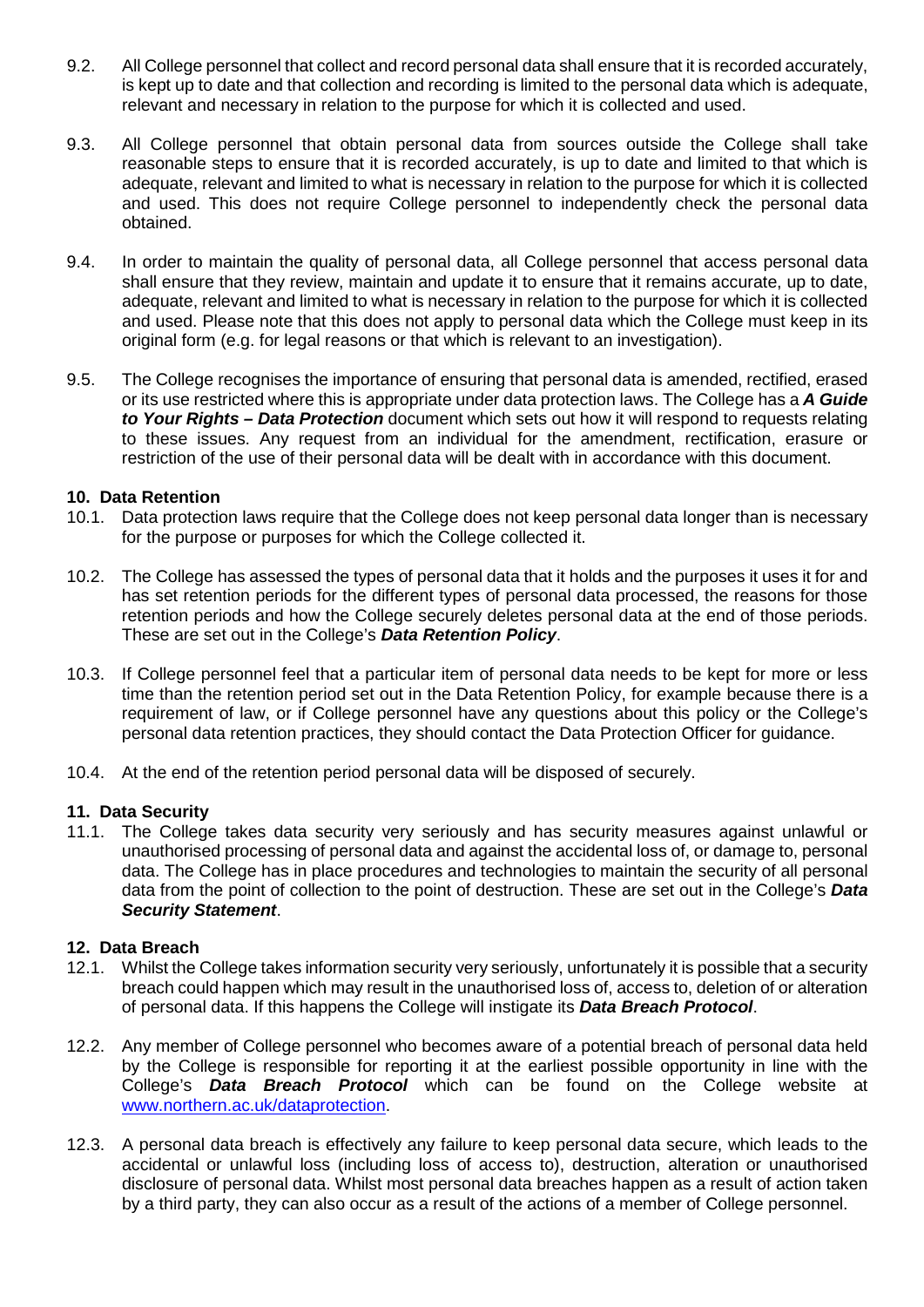- 12.4. There are three main types of personal data breach as follows:
	- 12.4.1. **Confidentiality breach** this is where there is an unauthorised or accidental disclosure of, or access to, personal data e.g. hacking, accessing internal systems that a College personnel is not authorised to access, accessing personal data stored on a lost laptop, phone or other device, people "blagging" access to personal data they have no right to access, putting the wrong letter in the wrong envelope, sending an email to the wrong student, or disclosing information over the phone to the wrong person;
	- 12.4.2. **Availability breach** this is where there is an accidental or unauthorised loss of access to, or destruction of, personal data e.g. loss of a memory stick, laptop or device, denial of service attack, infection of systems by ransom ware, deleting personal data in error, loss of access to personal data stored on systems, inability to restore access to personal data from back up, or loss of an encryption key; and
	- 12.4.3. **Integrity breach** this is where there is an unauthorised or accidental alteration of personal data.

# **13. Appointing Contractors**

- 13.1. Where the College appoints a contractor to process any of its personal data it will undertake sufficient data protection due diligence prior to appointment and ensure an appropriate written contract is in place.
- 13.2. The College will only use processors who meet the requirements of data protection law and protect the rights of individuals.
- 13.3. Once a processor is appointed they will be audited periodically to ensure that they are meeting the requirements of their contract in relation to data protection.
- 13.4. Any contract where an organisation appoints a processor will be in writing. The College has an agreed set of *Model Contract Terms for Data Protection* in place which will be used in most circumstances.
- 13.5. Every contract with a processor will contain the following obligations as a minimum:
	- 13.5.1. to only act on the written instructions of the controller;
	- 13.5.2. to not export personal data without the controller's instruction;
	- 13.5.3. to ensure staff are subject to confidentiality obligations;
	- 13.5.4. to take appropriate security measures;
	- 13.5.5. to only engage sub-processors with the prior consent (specific or general) of the controller and under a written contract;
	- 13.5.6. to keep the personal data secure and assist the controller to do so;
	- 13.5.7. to assist with the notification of data breaches and data protection impact assessments;
	- 13.5.8. to assist with subject access/individuals rights;
	- 13.5.9. to delete/return all personal data as requested at the end of the contract;
	- 13.5.10. to submit to audits and provide information about the processing; and
	- 13.5.11. to tell the controller if any instruction is in breach of the GDPR or other EU or member state data protection law.
- 13.6. In addition the contract will set out:
	- 13.6.1. the subject-matter and duration of the processing;
	- 13.6.2. the nature and purpose of the processing;
	- 13.6.3. the type of personal data and categories of individuals; and
	- 13.6.4. the obligations and rights of the controller.
- 13.7. Any member of staff proposing to appoint a data processor must contact the Data Protection Officer for advice prior to making any appointment.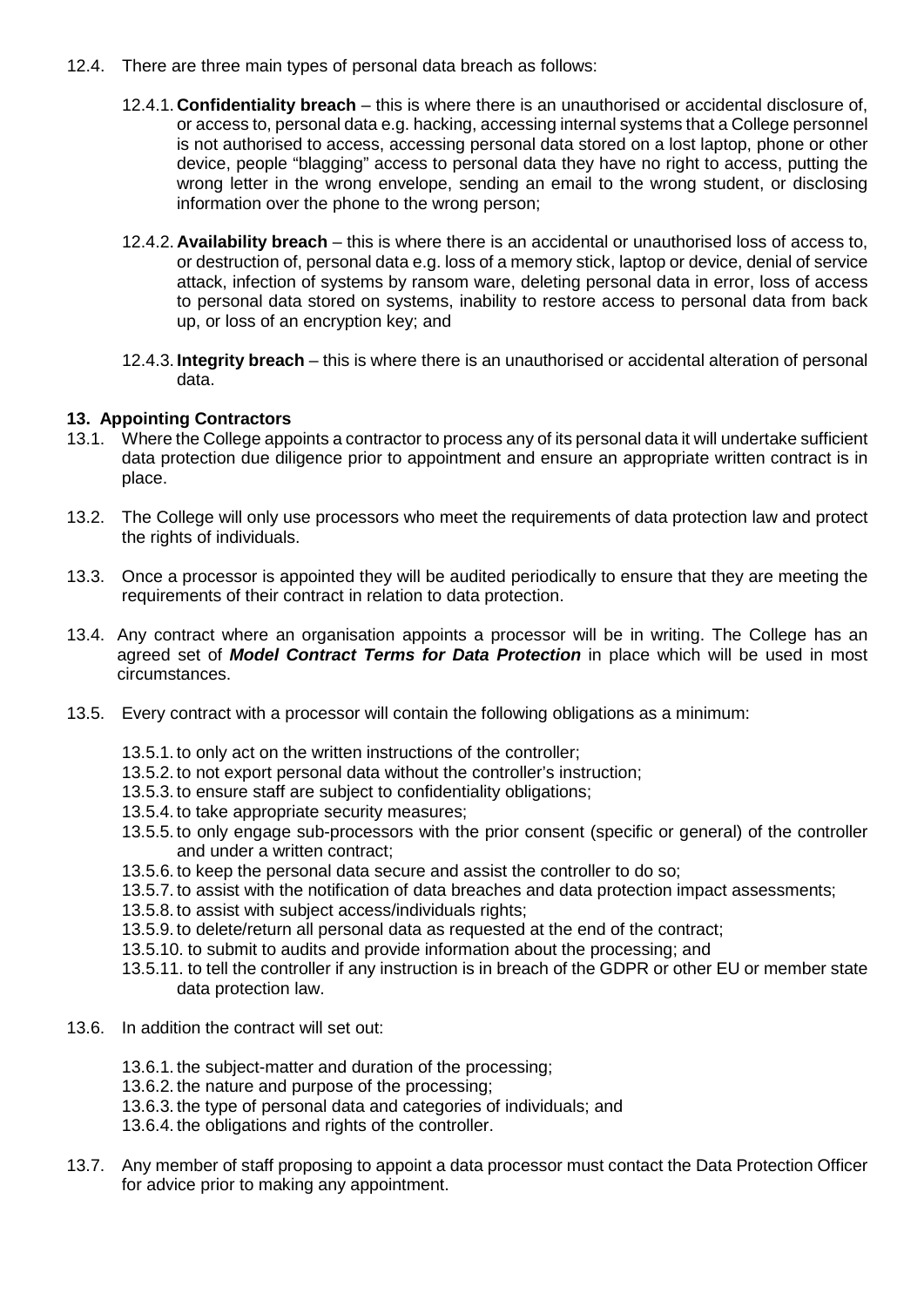# **14. Individuals' Rights**

- 14.1. Data protection law gives individuals control about how their data is collected and stored and what is done with it.
- 14.2. The College will only use personal data in accordance with the rights given to individuals' under data protection laws, and will ensure that it allows individuals to exercise their rights. In order to facilitate this the College has a *Guide to Your Rights – Data Protection* document in place which outlines how individuals can exercise their rights and how the College will respond. In summary individual rights are as follows:

## *Subject Access Requests*

14.3. Individuals have the right to ask the College to confirm what personal data they hold in relation to them and provide them with the data.

## *Right of Erasure (Right to be Forgotten)*

- 14.4. Individuals have a limited right to request the erasure of personal data concerning them where:
	- 14.4.1. the use of the personal data is no longer necessary;
	- 14.4.2. their consent is withdrawn and there is no other legal ground for the processing;
	- 14.4.3. the individual objects to the processing and there are no overriding legitimate grounds for the processing;
	- 14.4.4. the personal data has been unlawfully processed; and
	- 14.4.5. the personal data has to be erased for compliance with a legal obligation.
- 14.5. In a marketing context, where personal data is collected and processed for direct marketing purposes, the individual has a right to object to processing at any time. Where the individual objects, the personal data must not be processed for such purposes.

### *Right of Data Portability*

14.6. An individual has the right to request that data concerning them is provided to them in a structured, commonly used and machine readable format where:

14.6.1. the processing is based on consent or on a contract; and 14.6.2. the processing is carried out by automated means.

14.7. This right isn't the same as subject access and is intended to give individuals a subset of their data.

### *The Right of Rectification and Restriction*

14.8. Individuals are given the right to request that any personal data is rectified if inaccurate and to have use of their personal data restricted to particular purposes in certain circumstances.

### **15. Freedom of Information**

- 15.1. Alongside data protection laws the Freedom of Information Act (FOI) 2000 gives a general right of public access to all types of recorded information held by 'public authorities'. The College falls under the definition of a public authority and is therefore covered by the act. The College has a freedom of information publication scheme which is available on the College website.
- 15.2. The FOI act enables individuals to ask for information about any aspect of the College's work, however this does not include personal data and requests for access to an individual's own personal information must always be handled under data protection guidelines.

### **16. Marketing and Consent**

- 16.1. The College will sometimes contact individuals to send them marketing or to promote the college. Marketing consists of any advertising or marketing communication that is directed to particular individuals.
- 16.2. Where the College carries out any marketing it will ensure that it complies with data protection laws and only undertake marketing in a legally compliant manner.
- 16.3. In many cases the College may be able to market using a "soft opt in" if the following conditions were met: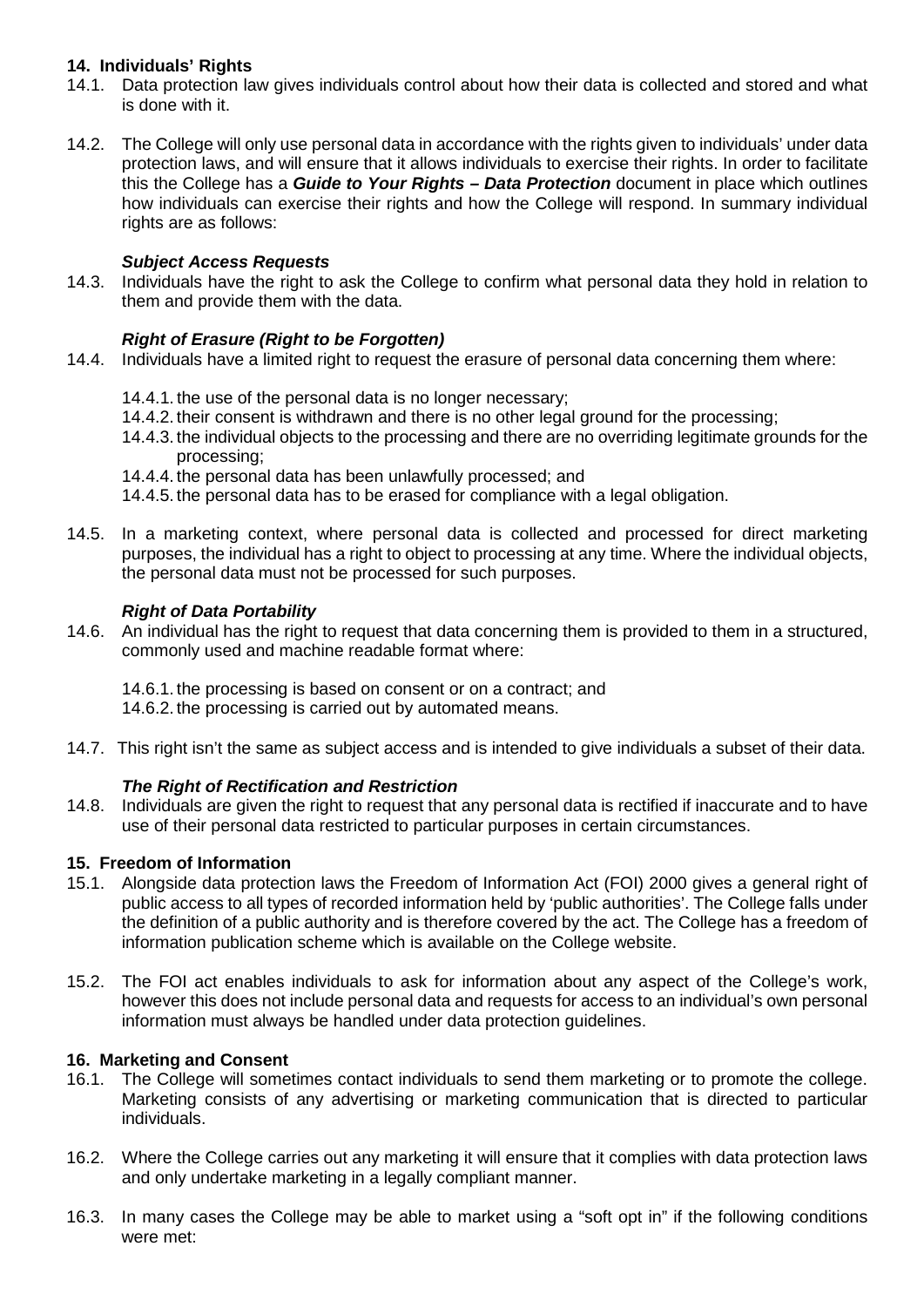- 16.3.1. contact details have been obtained in the course of a sale (or negotiations for a sale);
- 16.3.2. the College is marketing its own similar services; and
- 16.3.3. the College gives the individual a simple opportunity to refuse to opt out of the marketing, both when first collecting the details and in every message after that.
- 16.4. The College will also comply with the Privacy and Electronic Communications Regulations (PECR) that sit alongside data protection.

# **17. The Use of CCTV**

17.1. The College uses CCTV systems for the prevention and detection of crime and for protecting the security and safety of students, staff and other College users. These systems will be operated in line with the College's *CCTV Code of Practice*.

## **18. Automated Decision Making and Profiling**

- 18.1. Data protection laws provide controls around profiling and automated decision making in relation to individuals.
- 18.2. Automated decision making happens where the College makes a decision about an individual solely by automated means without any human involvement and the decision has legal or other significant effects; and
- 18.3. Profilin**g** happens where the College automatically uses personal data to evaluate certain things about an individual.
- 18.4. Any proposal to introduce automated decision making or profiling must comply with data protection laws, be the subject of a data protection impact assessment.

## **19. Data Protection Impact Assessments (DPIA)**

- 19.1. Where the College is launching or proposing to adopt a new process, product or service which involves personal data which is likely to result in a high risk to the rights and freedoms of individuals it will carry out a data protection impact assessment (DPIA) as part of the project initiation process.
- 19.2. Situations where the College may have to carry out a DPIA include:
	- 19.2.1. large scale and systematic use of personal data for the purposes of automated decision making or profiling (see definitions above) where legal or similarly significant decisions are made;
	- 19.2.2. large scale use of special categories of personal data, or personal data relating to criminal convictions and offences e.g. the use of high volumes of health data; or
	- 19.2.3. systematic monitoring of public areas on a large scale e.g. CCTV cameras.
- 19.3. The DPIA will be carried out at an early stage to enable the College to identify and address any potential issues relating to personal data therefore minimising risk.
- 19.4. In order to facilitate this process the College has in place a data protection impact assessment (DPIA) procedure.
- 19.5. The assessment will be completed prior to any processing commencing.
- 19.6. A DPIA is not a prohibition on using personal data but is an assessment of issues affecting personal data which need to be considered before a new product/service/process is rolled out. The process is designed to:

19.6.1. describe the collection and use of personal data;

- 19.6.2. assess its necessity and its proportionality in relation to the purposes;
- 19.6.3. assess the risks to the rights and freedoms of individuals; and
- 19.6.4. identify any measures required to address the risks.
- 19.7. Where a DPIA reveals risks which are not appropriately mitigated and the College wishes to proceed with the project it will consult the ICO.